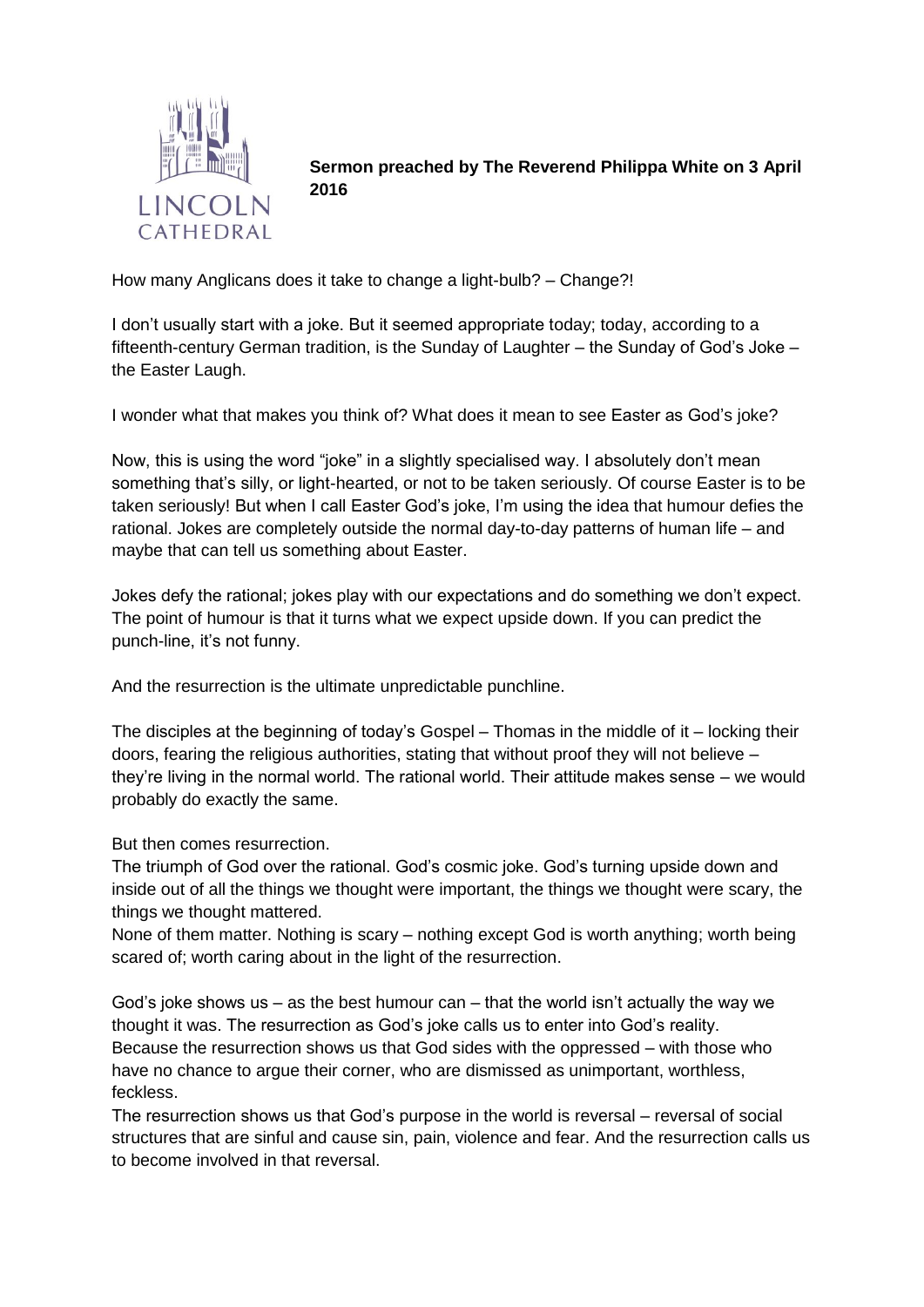The disciples were hiding: locked in a room, afraid of what the religious authorities would do to them. They didn't believe in the resurrection – even though Mary had been to tell them that she had seen the Lord. They were still in the darkness of Holy Saturday, still unbelieving, still afraid...

... but when Jesus appears, Resurrection perspective floods in. Jesus appears and they are drawn into the light of Easter, God's new perspective on the whole of human life, where even death itself becomes laughable – and suddenly they are not afraid. Jesus appears into fear and failure to bring peace and forgiveness, a little resurrection for each of the disciples, a calling out of their tombs into the perspective of God's joke. Empowered by the Spirit and laughing at the way the world had got its priorities and its fears so wrong. Resurrection puts everything in a new perspective.

And in Acts we see how much courage this gives Peter and the apostles. They are living in the resurrection perspective – they have just been set free from prison by an angel, resurrection in action! – and so the Jewish authorities, the Sanhedrin and the high priest are no longer scary. They have just the same power that led the disciples to lock themselves away in hiding – but that doesn't matter any more. From the perspective of God's joke, they are worthless.

But in the world, these authorities still have power. And so God's resurrection people are called, not to ignore them, but to stand up to them. God is on the side of the oppressed: the crucified, the persecuted, the forgotten. God's resurrection perspective turns the world upside down and tells us that it is these people – the people whom the world dismisses as worthless – who are actually worth something. These are the people – oppressed, forgotten, crucified, murdered – whom God calls into resurrection – into reversal – into the new perspective. But that new perspective, that new resurrection life, comes with a calling and a risk.

Resurrection is reversal: restoring the murdered to life and exalting the oppressed; and God's resurrection people are called to be agents of that reversal. To start turning the world upside down.

And we are called to be resurrection people. We are called into that resurrection perspective. We are called to look at the world from God's point of view: where the people who are valuable are those who have nothing. Refugees and asylum seekers. Those who are homeless, unemployed, disabled. Those who are victimised by governments, by religious leaders, by communities. People whose skin colour, whose gender, whose religion, whose ethnic origin, whose gender identity and sexuality are disapproved of and dismissed. We are called to be Resurrection people in a world where refugees running from a war they had no part in starting are kept at borders, in tents, refused entry to places of safety. In a world where black teenagers in America are shot and killed by police on the flimsiest pretexts.

In a world where asylum seekers are deported daily back to countries where their lives are in danger, and which they have risked everything to leave. Where the state refuses financial support to people who are sick, disabled and dying. Where people who are unemployed have to choose between attending their parent's funeral and receiving this month's unemployment benefit.